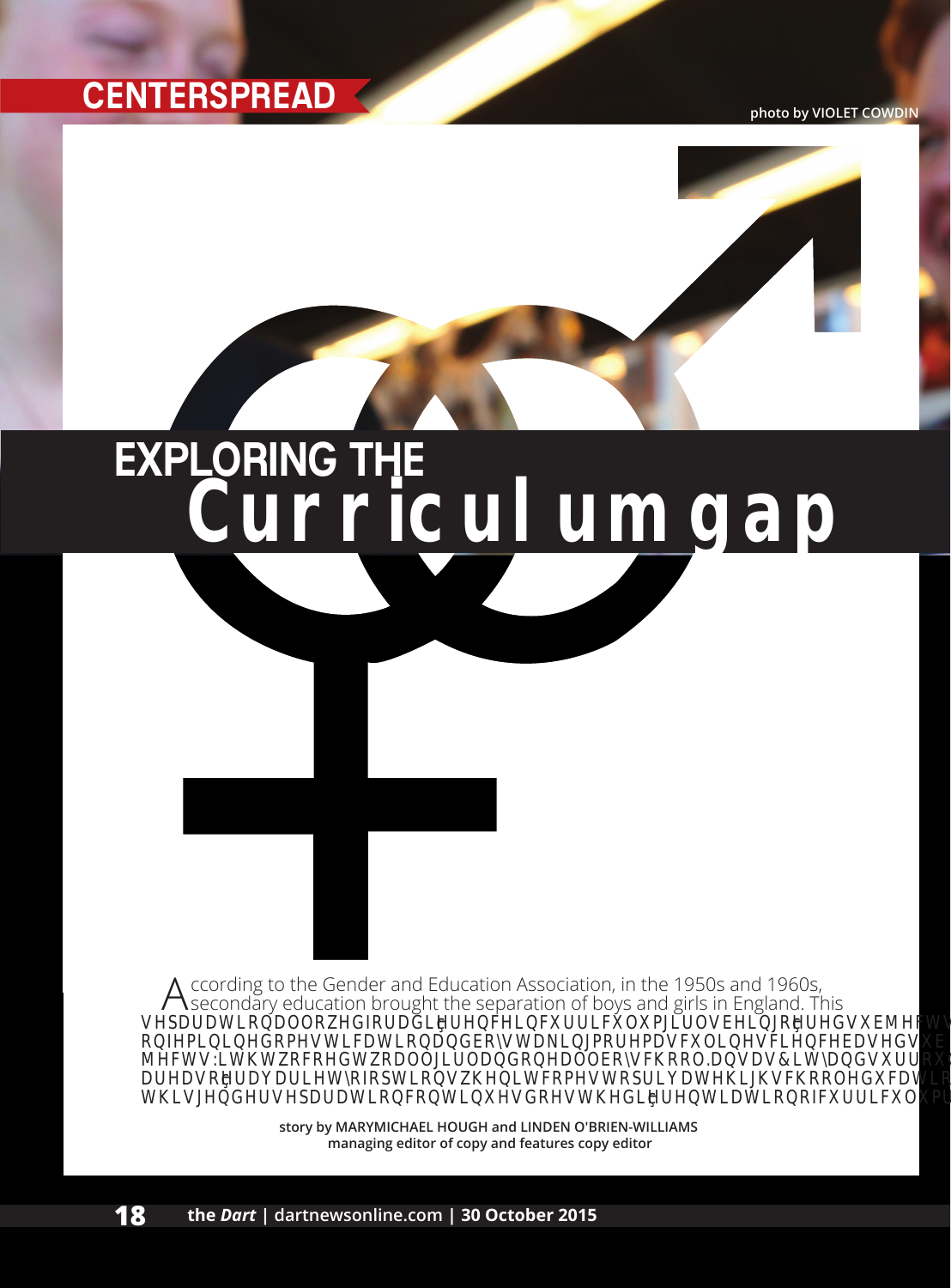### **ALL GIRLS VS. COED**

Before coming to teach at STA three years ago, English teacher Kate Absher taught at two area coed schools, William Chrisman High School and St. Pius X High School. She also taught at all-girl Trinity High School outside Chicago, Il., which she says was "very similar" to the atmosphere at STA. While Absher enjoyed teaching in these four schools, she says the major differences in curriculum lay in what is approachable during class discussions.

"The major difference between curriculum, and this sounds so simplistic, is that we're able to focus on women's issues," Absher said. "Here, we're able to focus our curriculum around that and then have a bunch of people interested, not to say men or boys shouldn't learn about those things as well."

For Absher, approaching these "women's issues" is made easier by books she teaches at STA. In Absher's freshmen classes, stu- dents read a variety of books from authors including Maya Ange- lou's *I Know Why the Caged Bird Sings*, Shakepeare's *The Taming of the Shrew*, Jane Austen's *Pride and Prejudice* and Homer's *The Odyssey*. Additionally, freshman students select a novel to read independently and study, each girl researching a women's issue such as campus rape, education and leadership or eating disorders.

Although Absher enjoys teaching classes with heavy focuses on women authors, she says STA does not neglect learning from male authors.

"Overall, most our curriculum is classic literature, so we do have a lot of men authors," Absher said. "We [study] William Shakespeare, we do [Nathaniel] Hawthorne, Mark Twain, we do F. Scott Fitzgerald, Chinua Achebe… We've got some diverse backgrounds there."

While Absher stresses that STA's English classes focus on female topics "quite a bit," previous Bishop Miege High School English teacher Tina Wendling says the topic "just didn't" come up in Miege class discussions. However,

according to Wendling, Miege's emphasis on the Catholic faith was often integrated into literature discussions.

"[Miege is] so heavily focused on infusing Catholic teaching and morality into what we're teaching and literature is a good place to do that," Wendling said. "...Hon- estly I felt like as a teacher, [dis- cussing women's issues] was not an option, [because] 'this is what we do here.' Maybe if I had been somewhere with more diversity, I would have, but it was just not a focus."

#### **I don't know if the curriculum itself is very different, but the way the students approach it is different.** "

**rent.**<br>— Brie Hussey,<br>p Miege junior,<br>ner STA student Bishop Miege junior, former STA student

According to Wendling, books she taught at Miege featured far more male protagonists and authors than female. Wendling believes this to be an issue resolvable by different levels of the school staff "just being more conscientious" of the material covered.

"I think when you're in that coed environment, your choices [are limited]," Wendling said. "Unfortunately, the majority of older literature is more male centric. In a Catholic school especially, you're making more traditional choices of what you're reading."

Notre Dame de Sion High School English teacher Casey Engel also noticed the large number of male protagonists featured in her previous coed classes.

"When I taught coed, and I did so for a decade, I did have a few more books featuring male protagonists than I do now," Engel wrote in an email. "I used to teach more books like The Catcher in the Rye, Lord of the Flies, Fahr- enheit 451 and Frankenstein, which I think are truly important works... but you know, no matter the audience, those books weren't reaching students like the ones we teach at Sion."

STA social studies teacher Patrick Nielsen says he tries not to approach certain topics differently than he did when he taught them at Archbishop O'Hara High School. He does feel, however, that at STA, it is beneficial to use femalecentered examples or show female perspectives "as much as possible."

"I tried to talk about why we haven't had a female President, or Vice President [at O'Hara], and the topic never seemed to go any- where constructive," Nielsen said. "That can be discouraging when you look for good discussions in a government class. I think for females especially, and here at St. Teresa's ones who are so driven, talking about politics more and understanding them better can help them break down the male dominated political system we have been a part of for so long, and that will be a very good thing."

Miege junior and former STA student Brie Hussey does not see a change in content covered, but says that class participation at her coed school is "very different" from her single sex experience. "I don't know if the curriculum

itself is very different, but the way the students approach it is different," Hussey said. "I think at STA people were a lot more willing to speak openly about [certain topics], but I think people at Miege are a lot more relaxed and laid back about things in general."

While Wendling says her English classes did not include much female participation, according to Miege senior Nick Murdock, certain organizations at Miege allow for expression of female students and other people who may feel af-<br>fected by discrimination in society.<br>"This year is the beginning of<br>the Women of Miege club which

helps female students unite behind each other while also helping to better the women's bathroom and create a conversation about possible sexism in our school," Murdock said.

According to Hussey, the Women of Miege club puts up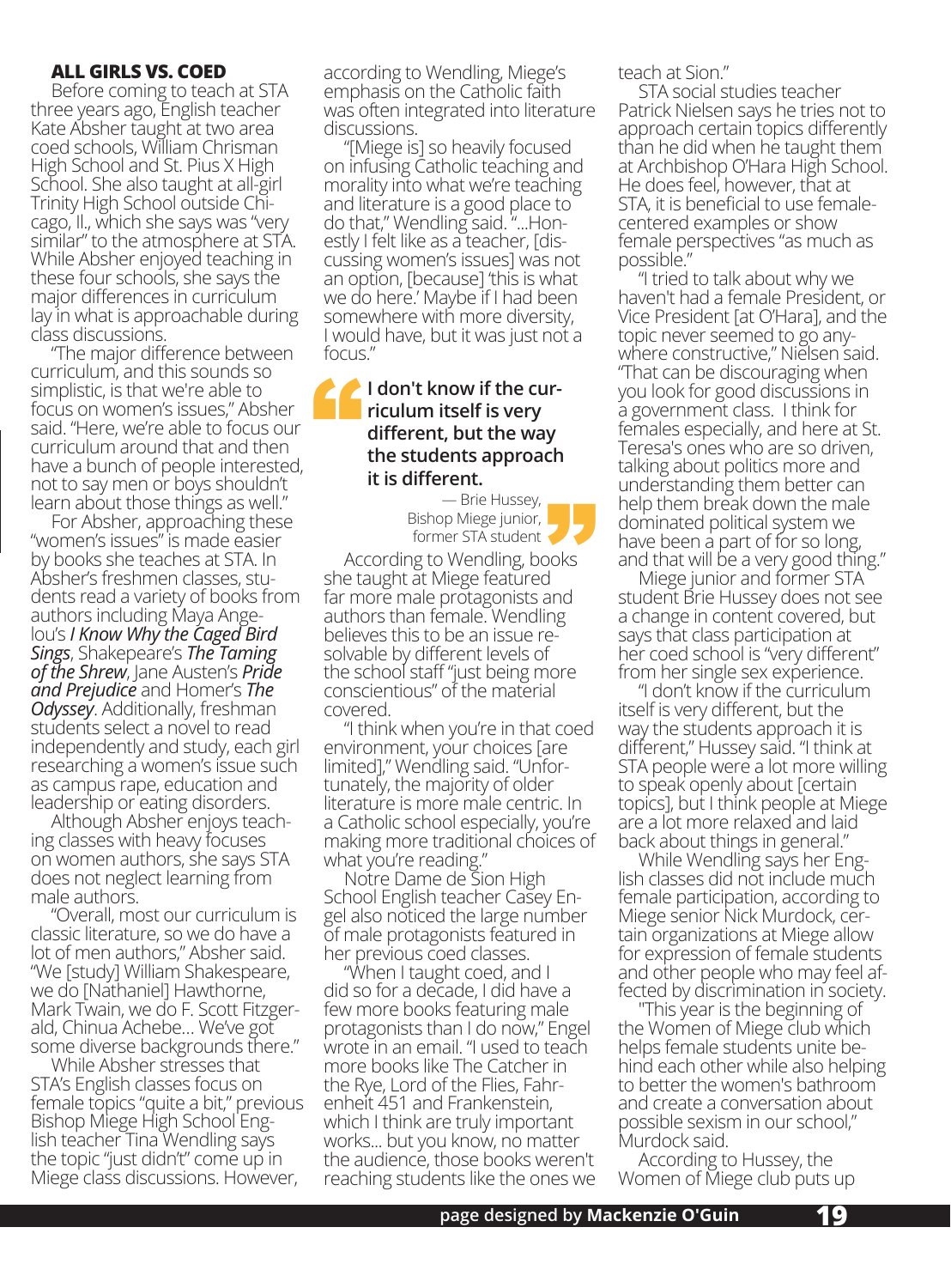HE READ, SHE READ | The *Dart* compares reading lists for junior AP English **Compating Strup 2** and Miege.

#### **St. Teresa's Academy**

*The Scarlet Letter* Nathaniel Hawthorne *The Adventures of Huckleberry Finn* Mark Twain *The Great Gatsby* F. Scott Fitzgerald *The House of Mirth* Edith Wharton

#### **Rockhurst High School**

*The Scarlet Letter* Nathaniel Hawthorne *The Adventures of Huckleberry Finn* Mark Twain *The Great Gatsby* F. Scott Fitzgerald *A Farewell to Arms* Ernest Hemingway *One Flew Over the Cuckoo's Nest* Ken Kesey

**Bishop Miege High School**

*The Crucible* Arthur Miller *The Adventures of Huckleberry Finn* Mark Twain *Inherit the Wind* Jerome Lawrence, Robert Edwin Lee

#### **alternative coverage by LINDEN O'BRIEN-WILLIAMS**

inspirational questions in the bathroom, which students are allowed to answer on post-it notes. The club also makes basics like lotion available in the girls' bathrooms. Murdock says besides the Women of Miege club, other areas of Miege bring awareness to important issues.

 "Campus Ministry also offers the Community 360 retreat that I've been a leader on, which addresses sexism, racism, heterosexism and many other forms of institutionalized discrimination and oppression in our society," Murdock said.

While Wendling likes that in all girls environments, teachers can "preach that gospel of female em-<br>powerment and independence," she says coed environments have benefits as well.

"I think the real world environ- ment is a plus," Wendling said. "I think there's something to the fact, in a coed environment, on both sides, guys and girls, there's a little more social appropriateness."

Murdock also believes coed schools offer certain benefits that should not be overlooked.

 "All male or all female schools might cover more specifically male or female literature and history in their courses, but I hope they also offer the same sorts of outof-school gender or race based learning opportunities Miege does," Murdock said.

**ALL GIRLS VS. ALL BOYS** According to Engel, Sion's Eng-

lish department determines their curriculum by focusing on "em-<br>pathizing with others through mul-<br>ticultural literature" and on litera-<br>ture featuring female protagonists and public figures. Engel says they do focus more on "strong female characters" and though they read books with "plenty of male counterparts," the female condition is emphasized "a bit more" due to the all-female environment.

"[We read books focusing on] the suffering and hopefully triumph of the marginalized; the triumph of female strength after enduring adversity and oppres-<br>sion; the intricate facets of the human condition that plague us, challenge us, drive us and empow-<br>er us," Engel wrote.

For STA senior Hallie Ryan, reading *A Thousand Splendid Suns* by Khaled Hosseini during her sophomore year stands out because it made her aware of the treatment of women globally. According to Ryan, although not every novel she has read at STA features a "strong female protagonist," the ones that do spark similar discussion.

"I think [reading novels with female protagonists] is important [at STA] because there's only so far you can go in an English class-<br>room talking about what it was like for this person at this time, but I feel like if you take a little bit from every book you read and discus-<br>sion you have, you carry that for-<br>ward in your own life," Ryan said.

"You don't just leave it in the book, you take it with you and it makes you more independent and more willing to see changes that need to be made. I think that's one of the great things about STA, is how they prepare us for the real world and make us willing to make that change."

Rockhurst High School English teacher Mike Wickenhauser believes including female authors and protagonists in English curriculum is important, but at the high school level, teacher should choose authors "that look like the

"I have found it more effective to incorporate female authors and female protagonists in our discussion of other, shorter writ- ing pieces," Wickenhauser wrote in an email. "...The longer works require students to relate more to character in order to sustain en-<br>gagement. While some students are able to do this regardless of content, others are not. As such, the longer works I teach have predominantly male characters and are by predominantly male authors."

Wickenhauser writes that Rockhurst specifically is guided by its "five benchmark values" of be- ing open to growth, intellectually competent, committed to justice, loving, religious and becoming "men for others," which is reflected in class discussions.

"When we discuss a character's actions and motivations or any